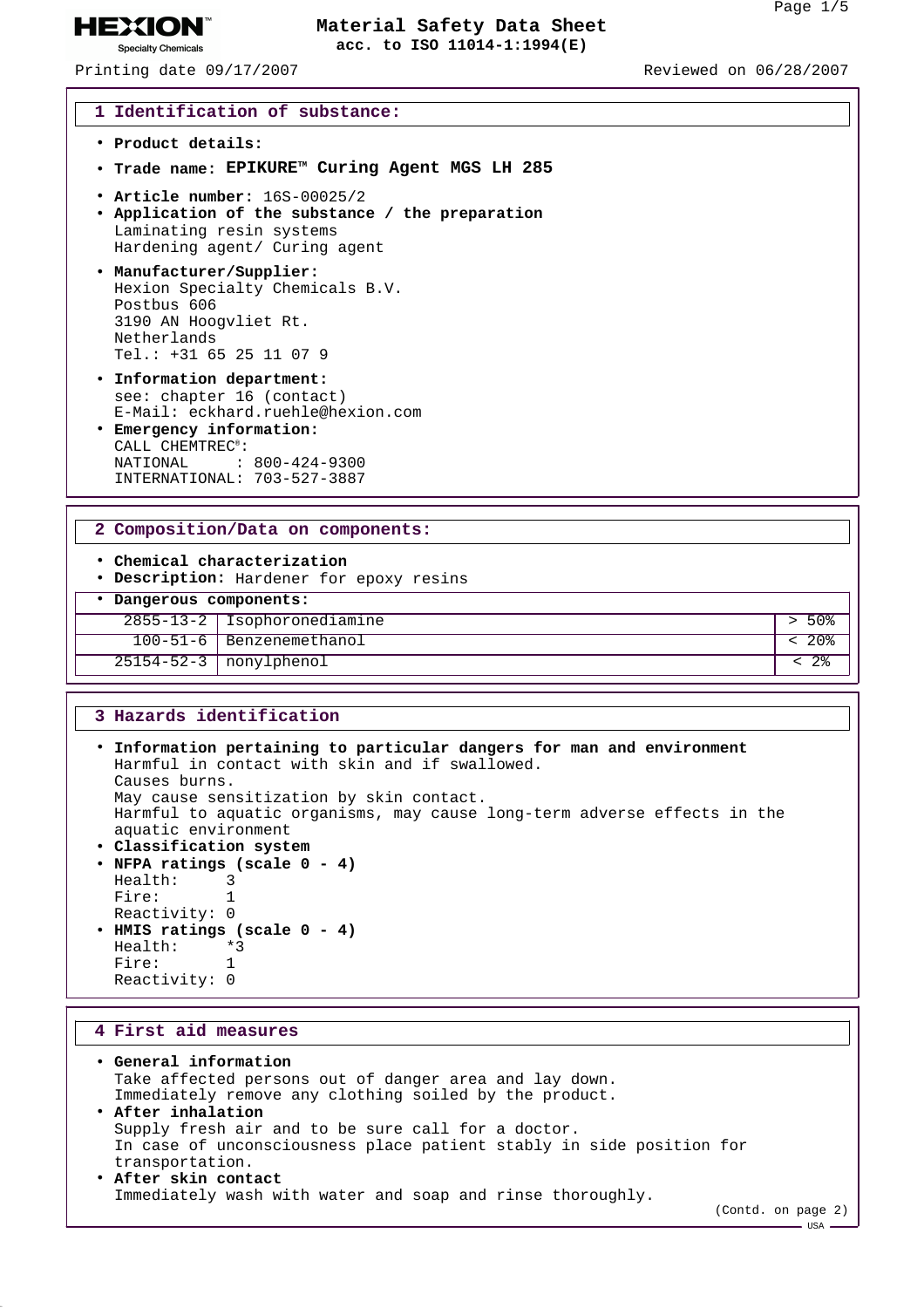Printing date 09/17/2007 Reviewed on 06/28/2007

**Trade name: EPIKURETM Curing Agent MGS LH 285**

(Contd. of page 1) Cover wound with a sterile dressing. • **After eye contact** Rinse opened eye for several minutes under running water. Then consult a doctor. • **After swallowing** Rinse out mouth and then drink plenty of water. Call a doctor immediately.

#### **5 Fire fighting measures**

- **Suitable extinguishing agents** CO2, extinguishing powder or water spray. Fight larger fires with water spray or alcohol resistant foam.
- **For safety reasons unsuitable extinguishing agents** Water with full jet. • **Special hazards caused by the material, its products of combustion or**
- **resulting gases:** In case of fire, the following can be released: Nitrogen oxides (NOx) Carbon monoxide (CO) Ammonia • **Protective equipment:** Wear fully protective suit.
- Wear self-contained respiratory protective device. • **Additional information** Collect contaminated fire fighting water separately. It must not enter the sewage system. Dispose of fire debris and contaminated fire fighting water in accordance with official regulations.

### **6 Accidental release measures**

• **Person-related safety precautions:** Wear protective equipment. Keep unprotected persons away. • **Measures for environmental protection:** Do not allow product to reach sewage system or any water course. Do not allow to penetrate the ground/soil. • **Measures for cleaning/collecting:** Ensure adequate ventilation. Absorb with liquid-binding material (sand, diatomite, acid binders, universal

Dispose contaminated material as waste according to item 13.

#### **7 Handling and storage**

• **Handling**

binders).

- **Information for safe handling:** Ensure good ventilation/exhaustion at the workplace. • **Information about protection against explosions and fires:** No special measures required. • **Storage**
- **Requirements to be met by storerooms and receptacles:** Ensure good ventilation/exhaustion at the workplace. Prevent any seepage into the ground. • **Information about storage in one common storage facility:** Not required.
- **Further information about storage conditions:**
- Store in cool, dry conditions in well sealed receptacles.

(Contd. on page 3)

- USA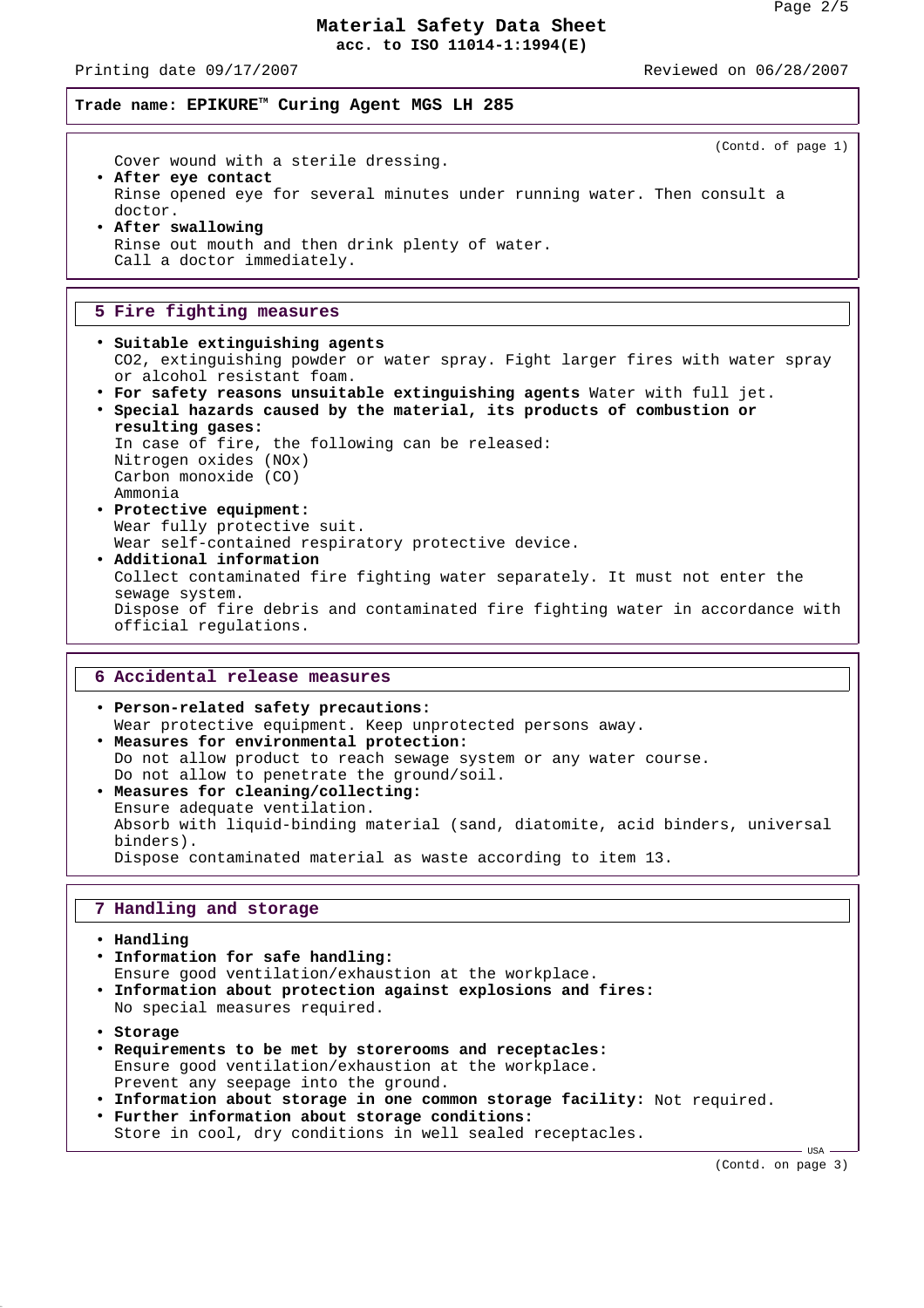Printing date 09/17/2007 Reviewed on 06/28/2007

**Trade name: EPIKURETM Curing Agent MGS LH 285**

(Contd. of page 2)

| 8 Exposure controls and personal protection                                                                                                                                                                                                                                                                                                                                                                                                                                                                                                                                                                                                                                                                               |                                                  |  |
|---------------------------------------------------------------------------------------------------------------------------------------------------------------------------------------------------------------------------------------------------------------------------------------------------------------------------------------------------------------------------------------------------------------------------------------------------------------------------------------------------------------------------------------------------------------------------------------------------------------------------------------------------------------------------------------------------------------------------|--------------------------------------------------|--|
| . Additional information about design of technical systems:<br>No further data; see item 7.                                                                                                                                                                                                                                                                                                                                                                                                                                                                                                                                                                                                                               |                                                  |  |
| . Components with limit values that require monitoring at the workplace:                                                                                                                                                                                                                                                                                                                                                                                                                                                                                                                                                                                                                                                  |                                                  |  |
| 100-51-6 Benzenemethanol                                                                                                                                                                                                                                                                                                                                                                                                                                                                                                                                                                                                                                                                                                  |                                                  |  |
| $WEEL$   10 ppm                                                                                                                                                                                                                                                                                                                                                                                                                                                                                                                                                                                                                                                                                                           |                                                  |  |
| • Personal protective equipment<br>. General protective and hygienic measures<br>Immediately remove all soiled and contaminated clothing<br>Wash hands before breaks and at the end of work.<br>Avoid contact with the eyes and skin.<br>Do not inhale gases / fumes / aerosols.<br>. Breathing equipment: Not necessary if room is well-ventilated.<br>• Protection of hands: Plastic gloves<br>. Material of gloves<br>Butyl rubber, BR<br>Nitrile rubber, NBR<br>• Penetration time of glove material<br>The exact break through time has to be found out by the manufacturer of the<br>protective gloves and has to be observed.<br>• Eye protection: Safety glasses.<br>. Body protection: Protective work clothing. |                                                  |  |
|                                                                                                                                                                                                                                                                                                                                                                                                                                                                                                                                                                                                                                                                                                                           |                                                  |  |
| 9 Physical and chemical properties:                                                                                                                                                                                                                                                                                                                                                                                                                                                                                                                                                                                                                                                                                       |                                                  |  |
| • General Information<br>Form:<br>Color:<br>Odor:                                                                                                                                                                                                                                                                                                                                                                                                                                                                                                                                                                                                                                                                         | fluid<br>bluish<br>amine-like                    |  |
| • Change in condition<br>Boiling point/Boiling range: $> 200^{\circ}$ C (> 392°F)                                                                                                                                                                                                                                                                                                                                                                                                                                                                                                                                                                                                                                         |                                                  |  |
| • Flash point:                                                                                                                                                                                                                                                                                                                                                                                                                                                                                                                                                                                                                                                                                                            | > $100^{\circ}$ C (> $212^{\circ}$ F) (ISO 2719) |  |
| · Ignition temperature:                                                                                                                                                                                                                                                                                                                                                                                                                                                                                                                                                                                                                                                                                                   | > 380°C (> 716°F) (DIN 51794)                    |  |
| • Vapor pressure at 20°C (68°F):                                                                                                                                                                                                                                                                                                                                                                                                                                                                                                                                                                                                                                                                                          | $0.3$ hPa $(0 \text{ mm Hg})$                    |  |
|                                                                                                                                                                                                                                                                                                                                                                                                                                                                                                                                                                                                                                                                                                                           | $0.94 - 0.97$ q/cm3 (DIN 53217)                  |  |
| • Density at 20°C (68°F):<br>· Solubility in / Miscibility with<br>Water:                                                                                                                                                                                                                                                                                                                                                                                                                                                                                                                                                                                                                                                 | Partly miscible                                  |  |
| · Viscosity:<br>dynamic at $25^{\circ}$ C (77°F):                                                                                                                                                                                                                                                                                                                                                                                                                                                                                                                                                                                                                                                                         | $50 - 100$ mPa*s (ISO 9371)                      |  |

• **Thermal decomposition / conditions to be avoided:** No decomposition if used and stored according to specifications. • **Dangerous reactions** Strong exothermic reaction with acids • **Dangerous products of decomposition:** Corrosive gases/vapors Ammonia

(Contd. on page 4)

 $-$  USA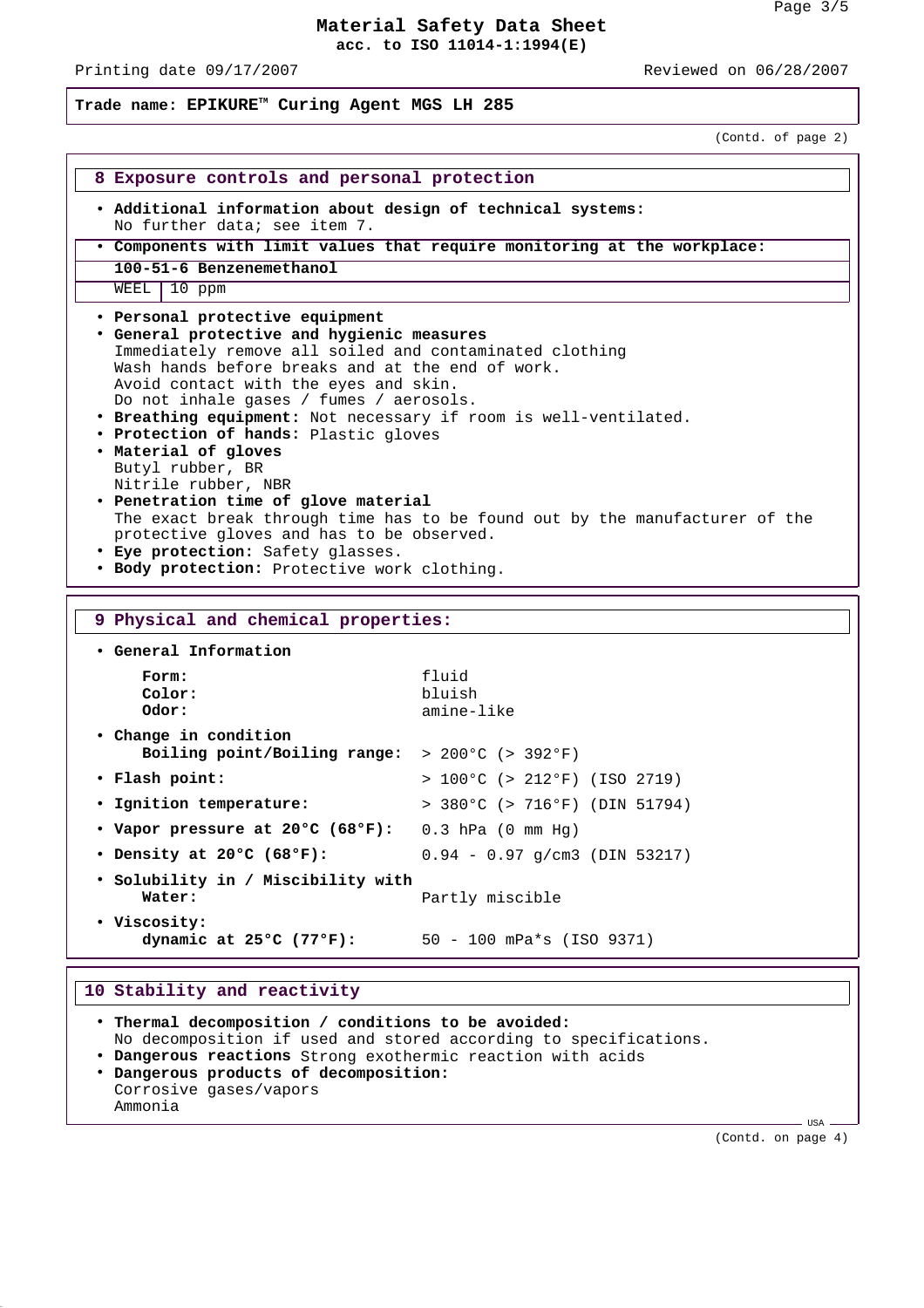- USA

### **Material Safety Data Sheet acc. to ISO 11014-1:1994(E)**

Printing date 09/17/2007 Reviewed on 06/28/2007

#### **Trade name: EPIKURETM Curing Agent MGS LH 285**

(Contd. of page 3)

# **11 Toxicological information**

### • **Acute toxicity:**

### • **LD/LC50 values that are relevant for classification:**

**2855-13-2 Isophoronediamine**

Oral LD50 1030 mg/kg (rat) Dermal LD50 1840 mg/kg (rabbit)

• **Primary irritant effect:**

• **on the skin:** Caustic effect on skin and mucous membranes.

- **on the eye:** Caustic effect.
- **Sensitization:** Sensitization possible through skin contact.

• **Additional toxicological information:** Swallowing will lead to a strong caustic effect on mouth and throat and to the danger of perforation of esophagus and stomach.

#### **12 Ecological information:**

#### • **General notes:**

Do not allow product to reach ground water, water course or sewage system.

#### **13 Disposal considerations**

• **Product:**

#### • **Recommendation**

Remove according to local authority recommendations, e.g. convey to a licensed incinerator.

- **Uncleaned packagings:**
- **Recommendation:** Disposal must be made according to official regulations.

### **14 Transport information** • **DOT regulations:** • **Hazard class:** 8 • **Identification number:** UN2735 • **Packing group:** III • **Proper shipping name (technical name):** POLYAMINES, LIQUID, CORROSIVE, N.O.S. (ISOPHORONEDIAMINE) • **Label** 8 • **Land transport ADR/RID (cross-border)** • **ADR/RID class:** 8 Corrosive substances • **Packaging group:** III • **Description of goods:** 2735 POLYAMINES, LIQUID, CORROSIVE, N.O.S. (ISOPHORONEDIAMINE) • **Maritime transport IMDG:** • **IMDG Class:** 8 • **UN Number:** 2735 • Label 8 • **Packaging group:** III • **EMS Number:** F-A,S-B • **Marine pollutant:** - • **Propper shipping name:** POLYAMINES, LIQUID, CORROSIVE, N.O.S. (ISOPHORONEDIAMINE) • **Air transport ICAO-TI and IATA-DGR:** • **ICAO/IATA Class:** 8 • **UN/ID Number:** 2735 • **Label** 8 • **Packaging group:** III (Contd. on page 5)